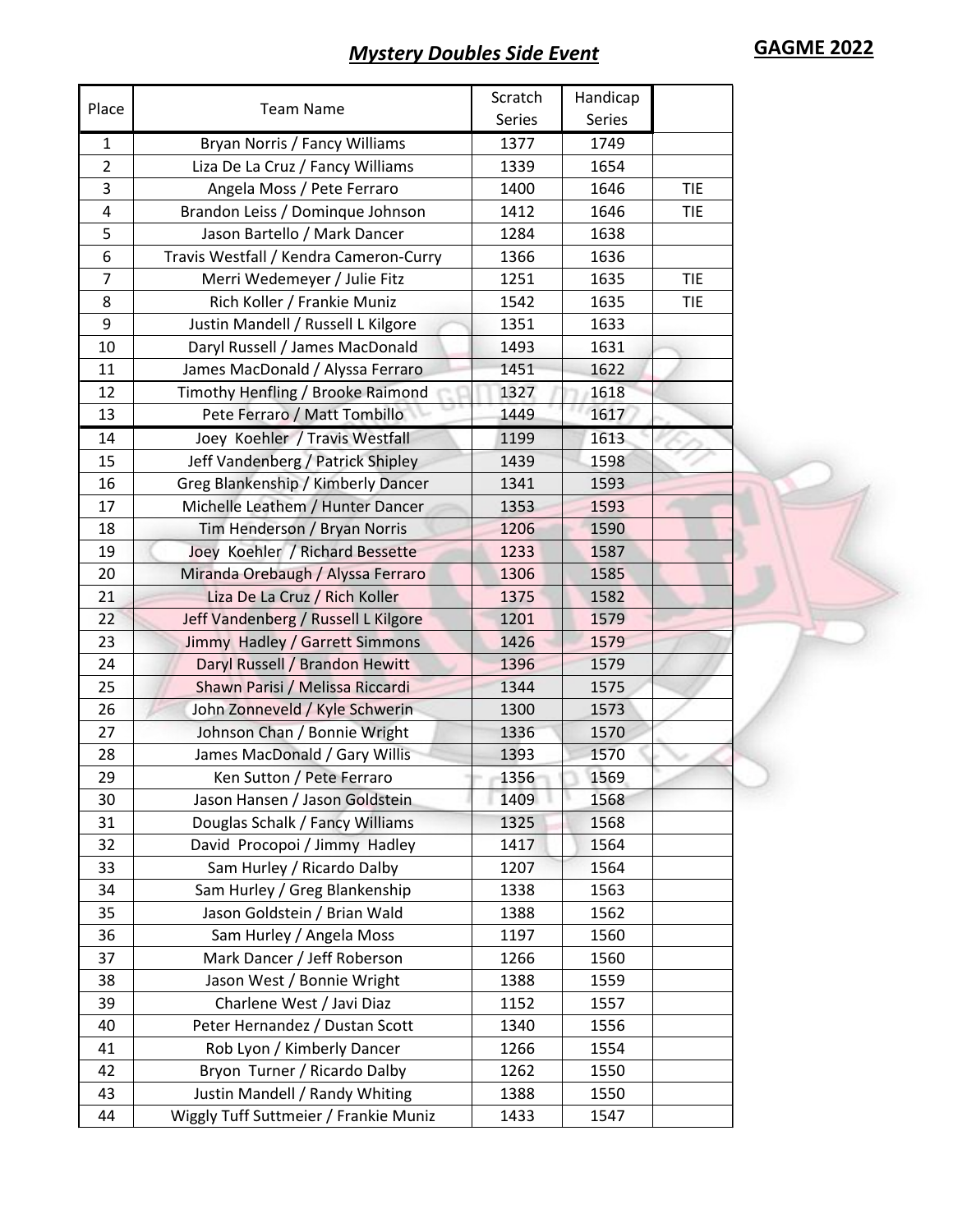| 45 | Jose Bayron / Mike Lukosius           | 1377 | 1545 |  |
|----|---------------------------------------|------|------|--|
| 46 | Dominque Johnson / William Meyer      | 1307 | 1544 |  |
| 47 | Eric Carson / Brandon Leiss           | 1218 | 1542 |  |
| 48 | Dominque Johnson / Ken Sutton         | 1259 | 1541 |  |
| 49 | Steven Lazarus / Jimmy Hadley         | 1248 | 1539 |  |
| 50 | Dustan Scott / Brian Wald             | 1284 | 1536 |  |
| 51 | Patrick Shipley / Charlie Schwerin Jr | 1379 | 1532 |  |
| 52 | Larry Stephens / Greg Blankenship     | 1361 | 1532 |  |
| 53 | Justin Gibbons / Ricardo Dalby        | 1372 | 1531 |  |
| 54 | David Boyle / Tommy Guy               | 1308 | 1530 |  |
| 55 | Tristan Dancer / Mike Sklarz          | 1312 | 1528 |  |
| 56 | William Meyer / Joey Koehler          | 1215 | 1527 |  |
| 57 | Bill Garneau / Justin Mandell         | 1344 | 1527 |  |
| 58 | Angela Moss / Melissa Riccardi        | 1284 | 1524 |  |
| 59 | Justin Gibbons / Rusty Marquez        | 1485 | 1524 |  |
| 60 | Sherry Norris / Liza De La Cruz       | 1068 | 1524 |  |
| 61 | Larry Stephens / Johnson Chan         | 1232 | 1523 |  |
| 62 | <b>Brooke Raimond / Rusty Marquez</b> | 1350 | 1521 |  |
| 63 | Kristy Bailey / Brooke Raimond        | 1262 | 1520 |  |
| 64 | Patrick Shipley / Scott Hurley        | 1344 | 1518 |  |
| 65 | Anthony Oliver / Wayne Wetherington   | 1272 | 1518 |  |
| 66 | Sean Riccardi / Merri Wedemeyer       | 1317 | 1515 |  |
| 67 | Bryon Turner / Chuck Schwerin         | 1220 | 1514 |  |
| 68 | Tommy Guy / Kristy Bailey             | 1278 | 1512 |  |
| 69 | Larry Stephens / Jeff Vandenberg      | 1260 | 1512 |  |
| 70 | Debbie Borum / Tom Perhai             | 983  | 1511 |  |
| 71 | Kimberly Delcambre / Garrett Simmons  | 1211 | 1511 |  |
| 72 | Miranda Orebaugh / Kari Pullara       | 1219 | 1510 |  |
| 73 | Larry Brande / Jaime Laub             | 1296 | 1509 |  |
| 74 | Travis Westfall / Heather Williams    | 1227 | 1503 |  |
| 75 | Jennifer Hernandez / Michelle Leathem | 1297 | 1498 |  |
| 76 | Johnson Chan / Charlie Mayo           | 1166 | 1496 |  |
| 77 | Kristen Morin / Melissa Riccardi      | 1080 | 1494 |  |
| 78 | Debbie Borum / Danielle Carr          | 1136 | 1493 |  |
| 79 | Michael O'Dell / Kristy Bailey        | 1288 | 1492 |  |
| 80 | Donny Hubbard / Michael O'Dell        | 1376 | 1490 |  |
| 81 | Daryl Russell / Charlie Mayo          | 1252 | 1486 |  |
| 82 | Michelle Serowchak / Jamie Morrow     | 1195 | 1486 |  |
| 83 | Courtney Dornheim / Kristen Morin     | 924  | 1485 |  |
| 84 | Eric Carson / Kristen Morin           | 905  | 1484 |  |
| 85 | Tommy Guy / Courtney Dornheim         | 1145 | 1481 |  |
| 86 | Brandon Leiss / Kari Pullara          | 1304 | 1478 |  |
| 87 |                                       |      |      |  |
|    | Alex Gregory / Brandon Hewitt         | 1262 | 1478 |  |
| 88 | Roydboy Erskine / Kari Pullara        | 1075 | 1477 |  |
| 89 | Alyssa Ferraro / David Procopoi       | 1351 | 1477 |  |
| 90 | Heather Williams / Richard Bessette   | 1261 | 1477 |  |